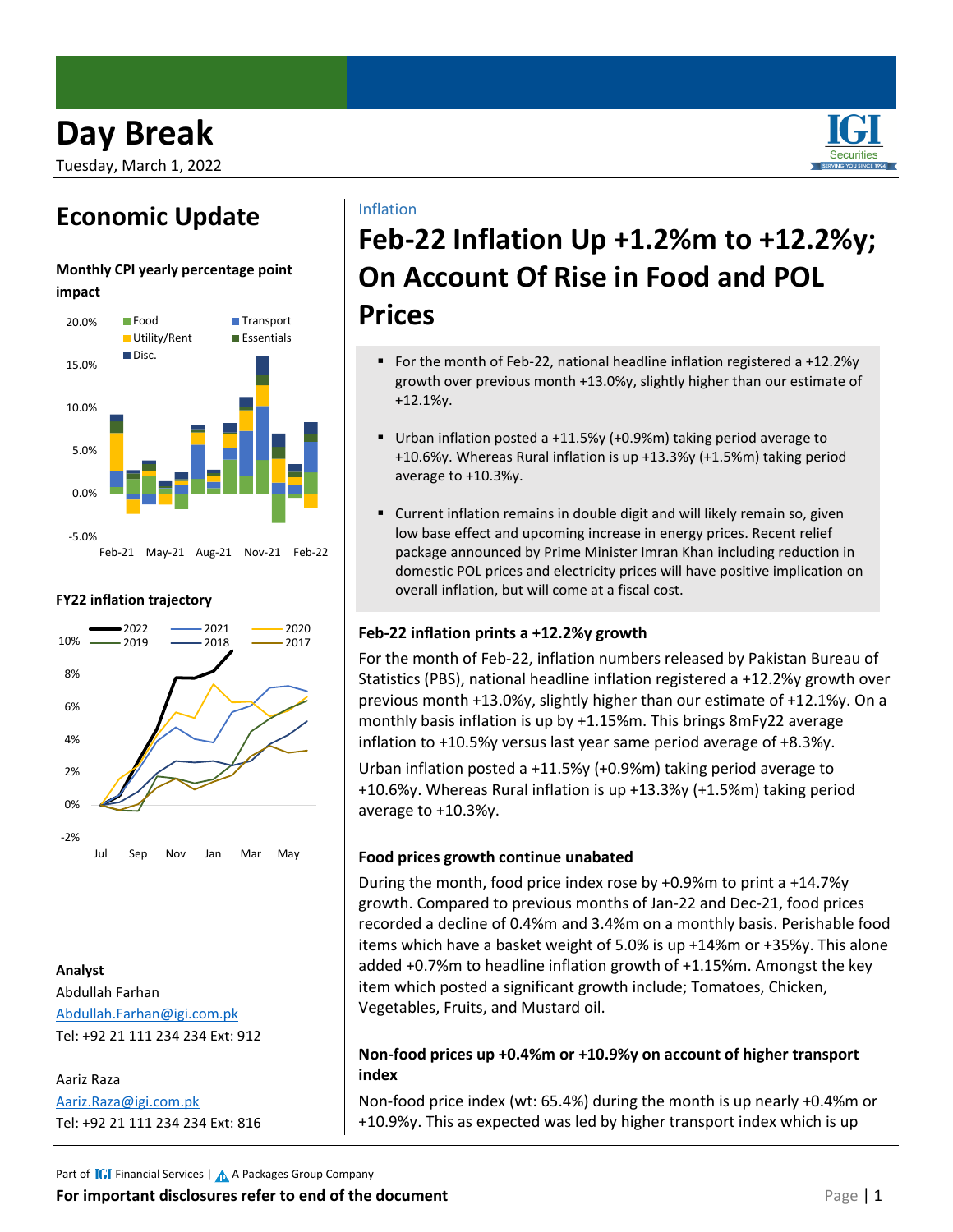

+3.6%m or 25%y. Major reason behind higher transport index growth was revision in domestic fuel prices whereby Motor Gasoline (MOGAS) registered a ~4.6% growth. Given transport index total weightage in headline basket of 5.9%, total monthly contribution to headline inflation was 0.2%.

#### **Reduced electricity charges provided some support**

Moreover, as expected electricity charges during the month are down by 7.7%%m for Urban and Rural indices. This pertains to reduced fuel price adjustments (FPA) and reduced quarterly tariff adjustments. However in coming months, given the rise in global energy prices FPA for month of Mar-22 will be higher.

#### **Discretionary and essential items also recorded a significant growth**

Other discretionary and essential items recorded 1.4%m and +0.9%m growth respectively. These mainly include, motor vehicle accessories, medical fees etc.

#### **Outlook: Price moderation in coming months?**

Current inflation remains in double digit and will likely remain so, given low base effect and upcoming increase in energy prices. Recent relief package announced by Prime Minister Imran Khan including reduction in domestic POL prices and electricity prices will have positive implication on overall inflation, but will come at a fiscal cost.

Having said that, taking the ongoing geopolitical tension between Russia & Ukraine, has embedded uncertainty to global markets and so to commodity prices. International Oil prices have crossed US\$ 100/bbl and early resolution to the conflict seems rather distant. While we have a medium to long-term price moderation view [\(link\)](https://www.igisecurities.com.pk/downloads/research/OilAt90s.pdf), but it cannot be said with certainty as when it will happen or even worse things further escalate.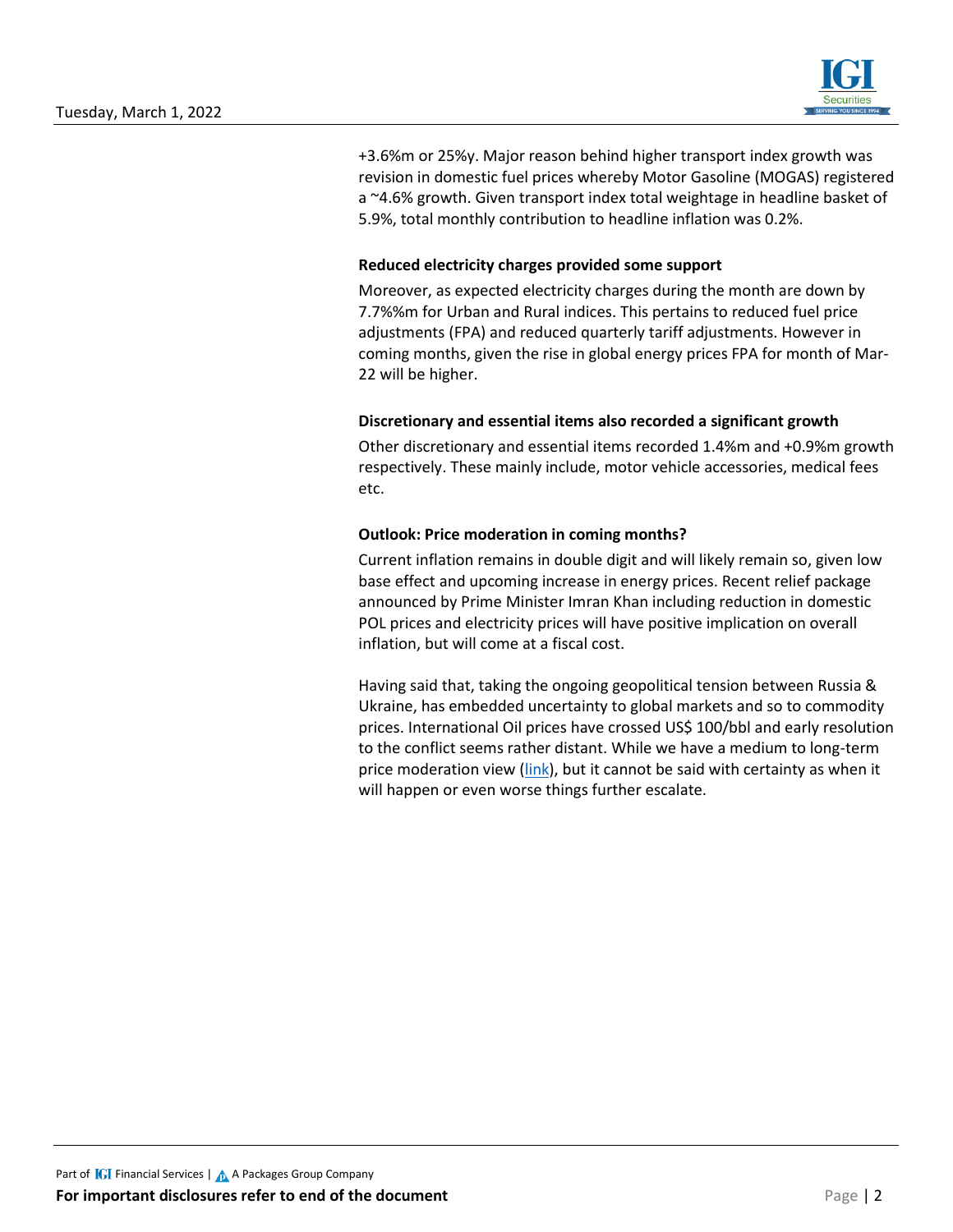

# **Important Disclaimer and Disclosures**

Research Analyst(s) Certification: The Research Analyst(s) hereby certify that the views about the company/companies and the security/ securities discussed in this report accurately reflect his or her or their personal views and that he/she has not received and will not receive direct or indirect compensation in exchange for expressing specific recommendations or views in this report. The analyst(s) is principally responsible for the preparation of this research report and that he/she or his/her close family/relative does not own 1% or more of a class of common equity securities of the following company/companies covered in this report.

Disclaimer: The information and opinions contained herein are prepared by IGI Finex Securities Limited and is for information purposes only. Whilst every effort has been made to ensure that all the information (including any recommendations or opinions expressed) contained in this document (the information) is not misleading or unreliable, IGI Finex Securities Limited makes no representation as to the accuracy or completeness of the information. Neither, IGI Finex Securities Limited nor any director, officer or employee of IGI Finex Securities Limited shall in any manner be liable or responsible for any loss that may be occasioned as consequence of a party relying on the information. This document takes no account of the investment objectives, financial situation and particular needs of investors, who shall seek further professional advice before making any investment decision. The subject Company (ies) is a client of the IGI Finex Securities Limited and IGI Finex Securities offers brokerage services to Subject Company (ies) on a regular basis, in line with industry practice. This document and the information may not be reproduced, distributed or published by any recipient for any purpose. This report is not directed or intended for distribution to, or use by any person or entity not a client of IGI Finex Securities Limited, else directed for distribution.

Rating system: IGI Finex Securities employs three tier ratings system, depending upon expected total return (return is defined as capital gain exclusive of tax) of the security in stated time period, as follows:

Recommendation Rating System

Buy if target price on aforementioned security (ies) is more than 10%, from its last closing price(s) Hold if target price on aforementioned security (ies) is in between -10% and 10%, from its last closing price(s) Sell if target price on aforementioned security (ies) is less than -10%, from its last closing price(s)

Risk: Investment in securities are subject to economic risk, market risk, interest rate risks, currency risks, and credit risks, political and geopolitical risks. The performance of company (ies) covered herein might unfavorably be affected by multiple factors including, business, economic, and political conditions. Hence, there is no assurance or guarantee that estimates, recommendation, opinion, etc. given about the security (ies)/company (ies) in the report will be achieved.

Basic Definitions and Terminologies used: Target Price: A price target is the projected price level of a financial security stated by an investment analyst or advisor. It represents a security's price that, if achieved, results in a trader recognizing the best possible outcome for his investment, Last Closing: Latest closing price, Market Cap.: Market capitalization is calculated by multiplying a company's shares outstanding by current trading price. EPS: Earnings per Share. DPS: Dividend per Share. ROE: Return on equity is the amount of net income returned as a percentage of shareholders' equity. P/E: Price rnings ratio of a company's share price to its per-share earnings. P/B: Price to Book ratio used to compare a stock's market value to its book value. DY: The dividend yield is dividend per share, divided by the price per share.

IGI Finex Securities Limited Research Analyst(s) Research Identity Number: BRP009 © Copyright 2022 IGI Finex Securities Limited